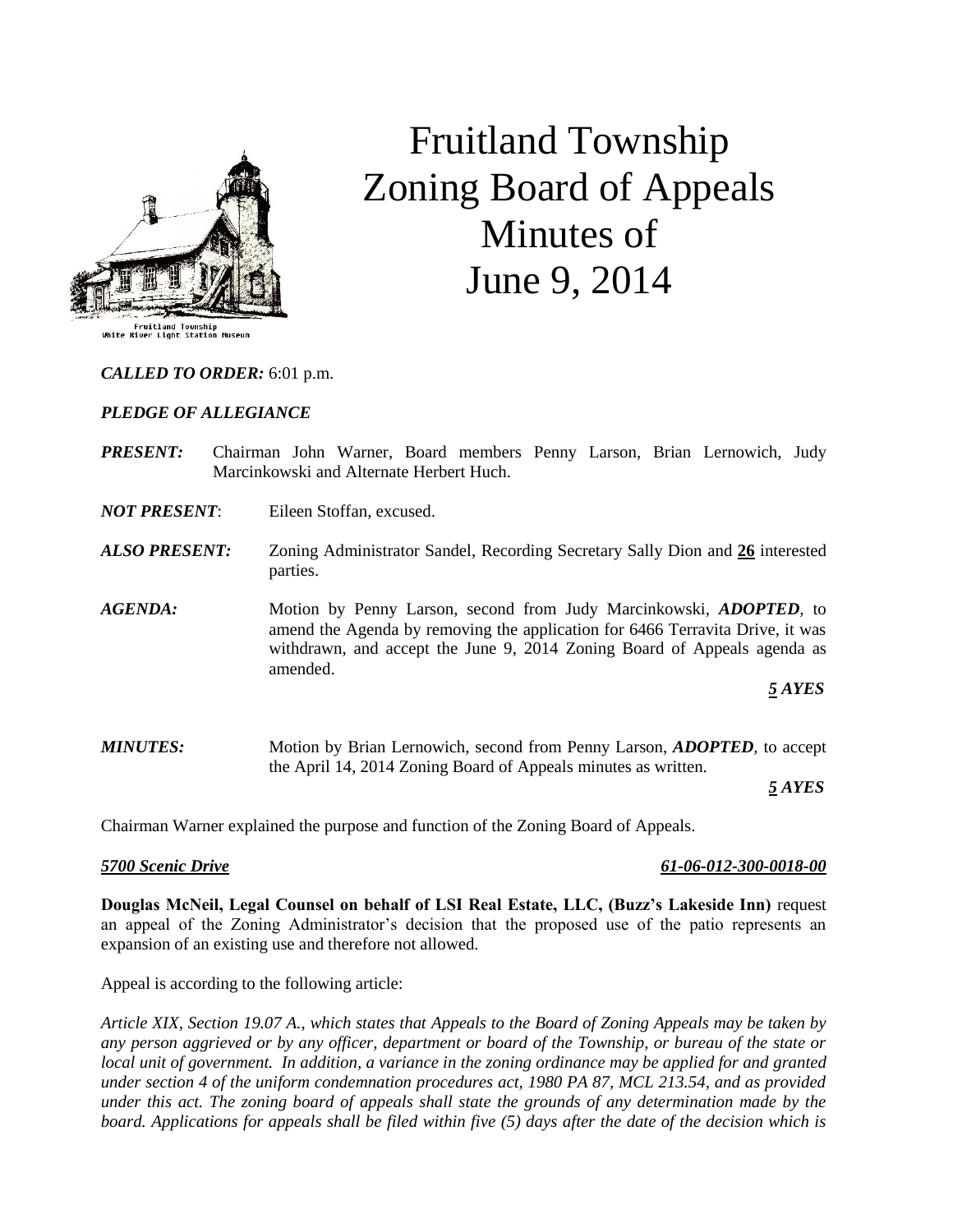# **Zoning Board of Appeals June 9, 2014 2 of 7**

*the basis of the appeal. The appellant must file with the Zoning Administrator a notice of appeal specifying the nature and grounds for the appeal. The Zoning Administrator shall transmit to the Board of Zoning Appeals all the papers constituting the record upon which the action appealed from was taken.*

# **Public Hearing Open 6:08 p.m.**

Zoning Administrator Sandel explained that the applicant is the new owner of what was known in the past as the Lakeside Inn which has been a resort for over 100 years. The patio itself is not a zoning issue; it is the use of the patio being considered an expansion of the original use.

Owner, Buzz Kaehler, explained a Building Permit was applied for and issued in January. He said the building plans showed a fence around the patio and seating on the patio. He is not sure why the township is considering the use of the patio as an expansion. He said that both the South Shore Marina and White Lake Yacht Club have outdoor service. He wants to run the resort as it has been historically. The proposed fence was changed from a fence to a knee wall, no gates, very open with sidewalk used to enter.

# *PUBLIC COMMENT*

- 1. Jon Blyth, 5591 Oaktree Lane, stated relatives have rented rooms at the Inn several times throughout the years and for years they have had food, drinks outside, it may not have been on a patio but it was outside, they are happy the Kaehler's have purchased and want to see them continue as they have been, the outside patio enhances the resort, **supports**.
- 2. Jim Runyan, 6070 N. Scenic Woods Circle, echo's Jon's comments, believes this should be welcomed, events always held on the yard where the patio is now, **supports**.
- 3. Lois Daeschler, 7130 Starboard Drive, has been coming to this area for 58 years, we are blessed with the Kaehler's owning the resort, **supports**.
- 4. Gerald Brichan, 6633 Michillinda Road, very pleased with Kaehler's, asks how Michillinda Beach Lodge had this kind of service, **supports**.
- 5. Terry O'Connell, 5450 South Shore Drive, Lakeside Inn has always wanted the community involved, feels the Kaehler's are a great asset to Fruitland Township, **supports**.
- 6. Jeff Marcinkowski, 3767 Jay Road, approves of this project, however understands law does not allow for expansion of a something nonconforming, thinks the township should work to make it so places like Lakeside Inn would not have to come to ZBA every time they want to do something.
- 7. Tom Thompson, 5564 South Shore Drive, feels that eating outside is one thing, asks if the liquor is the issue, asks if the township should look into licensing the liquor.
- 8. Lindsay Canan, 250 Washington, Grand Haven, works with Attorney McNeil, stated the liquor control visited the site and the license allows drinks on the patio, not other areas of the resort.
- 9. Jon Blyth, 5591 Oaktree Lane, stated he is a member of the White Lake Yacht Club and they have signage stating where alcohol can be consumed.
- 10. Gerald Brichan, 6633 Michillinda Road, asks why one establishment can have an ok to do outside service and others cannot.

Chairperson Warner advised there were also several emails that will be made part of the record.

Chairperson Warner explains what will be addressed tonight is only if they will affirm or reverse Zoning Administrator Sandel's decision on if the use of the patio is an expansion.

11. Mike Reed, 5982 South Shore Drive, Whitehall, MI, asks how many of the emails received were in support.

Chairperson Warner advised an overwhelming amount were in support.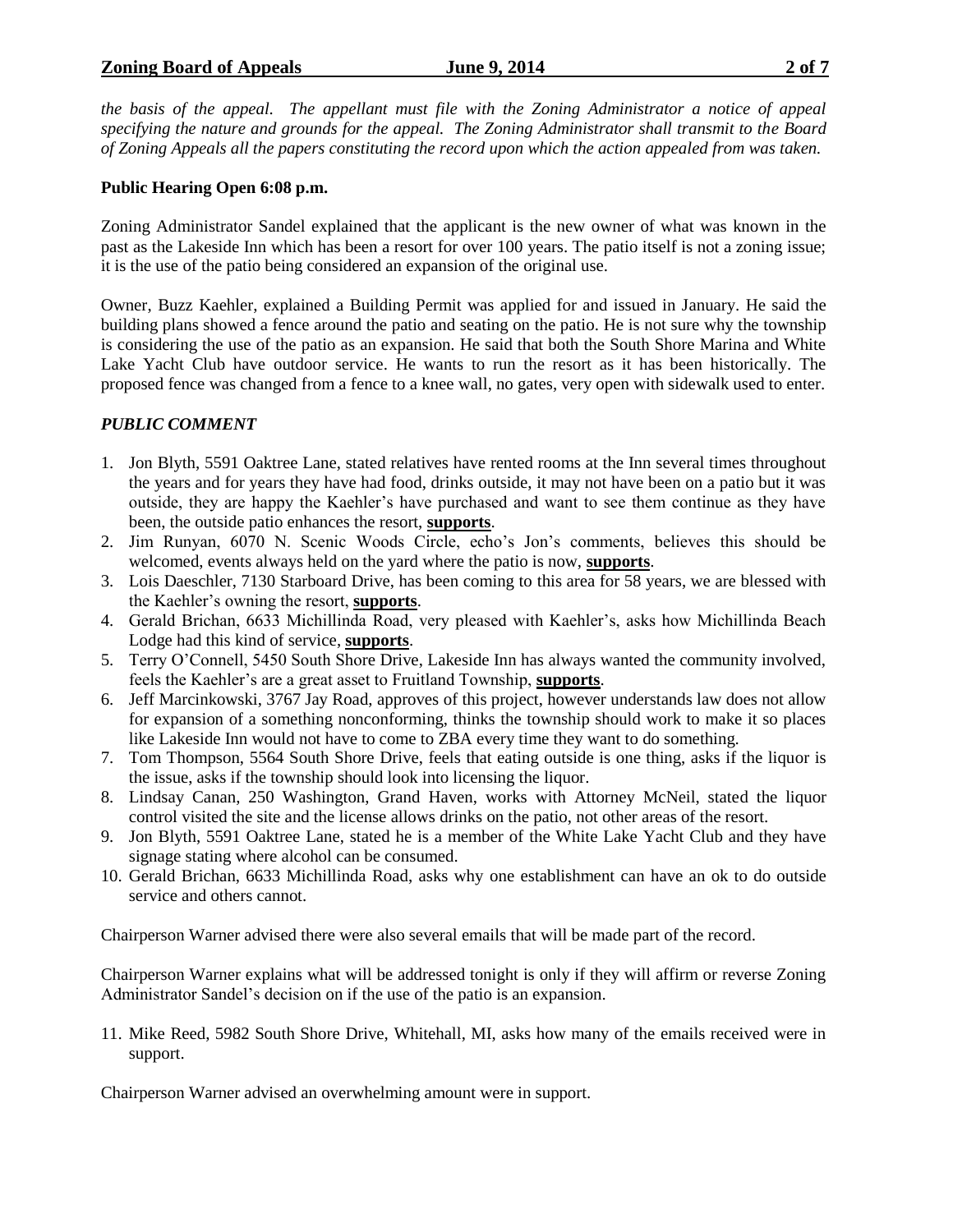# *Correspondence:*

- 1. Brad VanBergen, Winberg Construction, pictures of the use of outdoor patio activities, some recent and some date back 30 years.
- 2. Anne and Allan Dake, 6860 South Shore Drive, Whitehall, MI, **supports**.
- 3. Thomas Carmody, **supports**.
- 4. Don Scholl, 1007 S. Mears Avenue, Whitehall, MI, **supports**.
- 5. Jamison Burnside, 27 Litchfield Drive, Enfield, CT, **supports**.
- 6. Mindy Fauntleroy, 588 Lincoln Avenue, Winnetka, IL, **supports**.
- 7. Ralph Russo, Whitehall, MI, **supports**.
- 8. Lisa Tallarico, Whitehall, MI, **supports**.
- 9. Kyle Esh, **supports**.
- 10. Jennifer Day, 6106 Murray Road, Whitehall, MI, **supports**.
- 11. Amanda Tague, **supports**.
- 12. Kevin T. Spencer, 1505 Carleton Street, Whitehall, MI, **supports**.
- 13. Joanne Mcshane/Will Nutting, 6164 Murray Road, Whitehall, MI, **supports**.
- 14. Katie Anderson, **supports**.
- 15. Julie Johnson, 4989 Scenic Drive, 3661 Scenic Drive, Whitehall, MI, **supports**.
- 16. Nancy Coronado, 6058 Murray Road, Whitehall, MI, **supports**.
- 17. Chip Kenyon, **supports**.
- 18. Don Hummel, **supports**.
- 19. Jim/Bonnie McColl, **supports**.
- 20. Barbara McColl, 6155 Murray Road, Whitehall, MI, **supports**.
- 21. Carolyn Hummel, **supports**.
- 22. Kim/Mary McGee, **neutral**.
- 23. Charles/Nancy Miller, 5756 Duck Lake Road, Whitehall, MI, **supports**.
- 24. Frank/Susan Bednarek, 6024 Duck Lake Road, Whitehall, MI, **supports**.
- 25. Pete/Dawn Spiering, **supports**.
- 26. Matt R. VanVliet, 5628 Duck Lake Road, Whitehall, MI, **supports**.
- 27. Dave/Judy Eskew, **supports**.
- 28. Karl Jacob, 5645 Murray Road, Whitehall, MI, **supports**.
- 29. Andrew Fink, 415 S. Division Street, Whitehall, MI, **supports**.
- 30. Victor H. Baum, **supports**.
- 31. Sharon Smithem, **supports**.
- 32. David Pequet, **supports**.
- 33. Nelson Heinrichs, 5794 Duck Lake Road, Whitehall, MI, **supports**.
- 34. Bill Fauntleroy, **supports**.
- 35. Jerry Gill, **supports**.
- 36. Rebecca Kenyon, **supports**.
- 37. Lois Daeschler, 7130 Starboard, Whitehall, MI, **supports**.
- 38. Frank Lundell, 3239 Scenic Drive, Whitehall, MI, **supports**.
- 39. Karolyn Rillema, 5549 Scenic Drive, Whitehall, MI, **opposed**.
- 40. John Rintamaki, **neutral**.

# **Public Hearing Closed 6:37 p.m.**

# *Board Comments:*

Board Member Marcinkowski asked if the patio was the same size could it be used as it was. Zoning Administrator Sandel answers yes. She asked if the patio was the same size could they have the knee wall, Zoning Administrator Sandel answers not without zoning approval.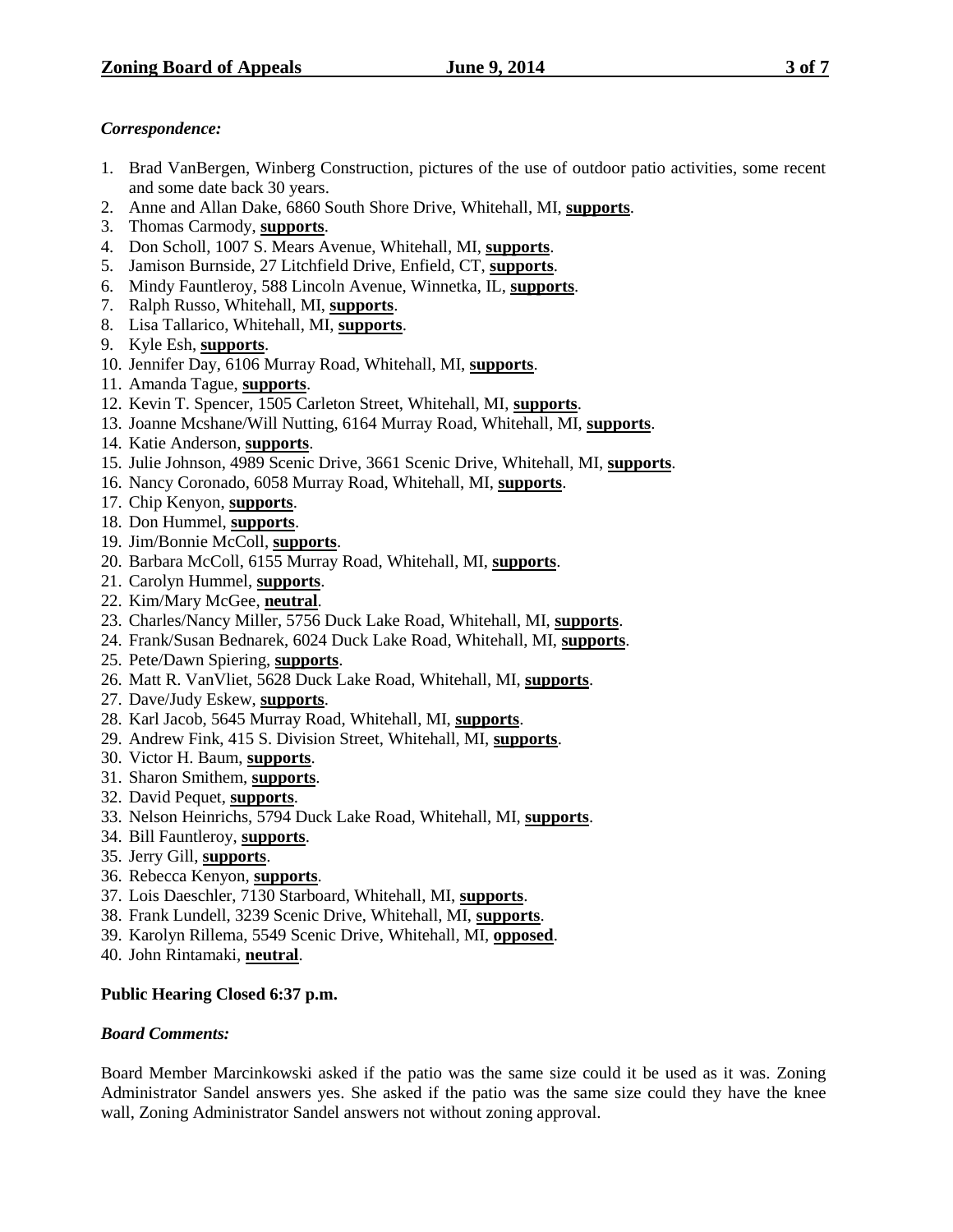Chairperson Warner stated his personal opinion is this use is consistent with a resort; however, there are ordinances that must be followed.

Board Member Larson advises we are here to either affirm or reverse Zoning Administrator Sandel's decision that the use of the patio is an expansion. She stated prior interior seating was for 70 people, the outdoor patio shows seating for over 100 people, she believes it is an expansion, she also stated concerns of parking.

# **Reopen Public Hearing 6:43 p.m.**

- 1. Owner, Buzz Kaehler, stated he wanted to provide correct facts, he said the plans have been redone and that the Fire Marshal has provided occupancy as follows: dining inside 120, outside patio thinks it was 80 maximum, another interior room called the event room 75 and the bar/waiting area 50. He stated that even though the patio was not as big before people used the lawn. He said they worked with Rod Siegel, Building Official; to be sure they were meeting the building code. They do not agree that the use is being expanded, they are enhancing the use not expanding it, instead of being out in the grass it is now defined, some of the issues discussed have been taken care of through the building process. Again he would say they are not expanding the use, they are only organizing the use.
- 2. Jim Runyan, 6070 N. Scenic Woods Circle, asked for clarification that the Zoning Board of Appeals could reverse Zoning Administrator Sandel's decision. Zoning Administrator Sandel stated that yes they could with proper evidence.
- 3. Lindsay Canan, 250 Washington, Grand Haven, stated the liquor license was and is still a resort class license, this allows liquor anywhere on the property, the license was transferred from the previous owner, and it included the outdoor service as they had in the past. She also stated that outdoor service part of the permit covers all the property and that outdoor service has designated hours.
- 4. Marcia Funnell, 6070 N. Scenic Woods Circle, stated she was at a class reunion in 2006, outdoor service was provided at that time.
- 5. Jeff Marcinkowski, 3767 Jay Road, stated the board members have heard all good things, however, according to ordinance the outdoor service is an expansion of the prior use.

# **Public Hearing Closed 6:45 p.m.**

Alternate Board Member Huch stated liquor sales is regulated by state law, he explains one of the biggest issues with outdoor service is drinks can be handed to underage persons, he was advised by the liquor licensing department that alcohol must be contained within walls. He stated he has a problem because the only thing they have to work with is what was given to them, he is hearing one thing and looking at something different, thus he feels the application is misleading. At this point he would not rule in favor of, he needs facts.

Board Member Marcinkowski had a few comments to make about the outdoor alcohol service; this is a Grandfathered non-conforming business in a residential district. From all the pictures that have been sent, comments that have been made, there was nothing ever said about purchasing alcohol outside. What has been said was when waiting for a table; they walked outside with their beverage. No one said that alcohol was bought outside; this use was never allowed and cannot be allowed. The plan submitted for review shows a tiki bar and 112 seats, and if that plan is approved they are approving that plan. She stated she called the White Lake Fire Authority to ask if anyone had been out to do occupancy rating, she was told yes for inside; however, to the gentlemen she spoke with had no knowledge if the occupancy rating had been done for the outside yet. According to him the fire code for that is not real clear. She advises she went to the website to see how it was being advertised. She quoted from their website; "we will be adding an outdoor patio, lake view bar and expanded docks for our guests and restaurant visitors". This indicates there will be a bar outside.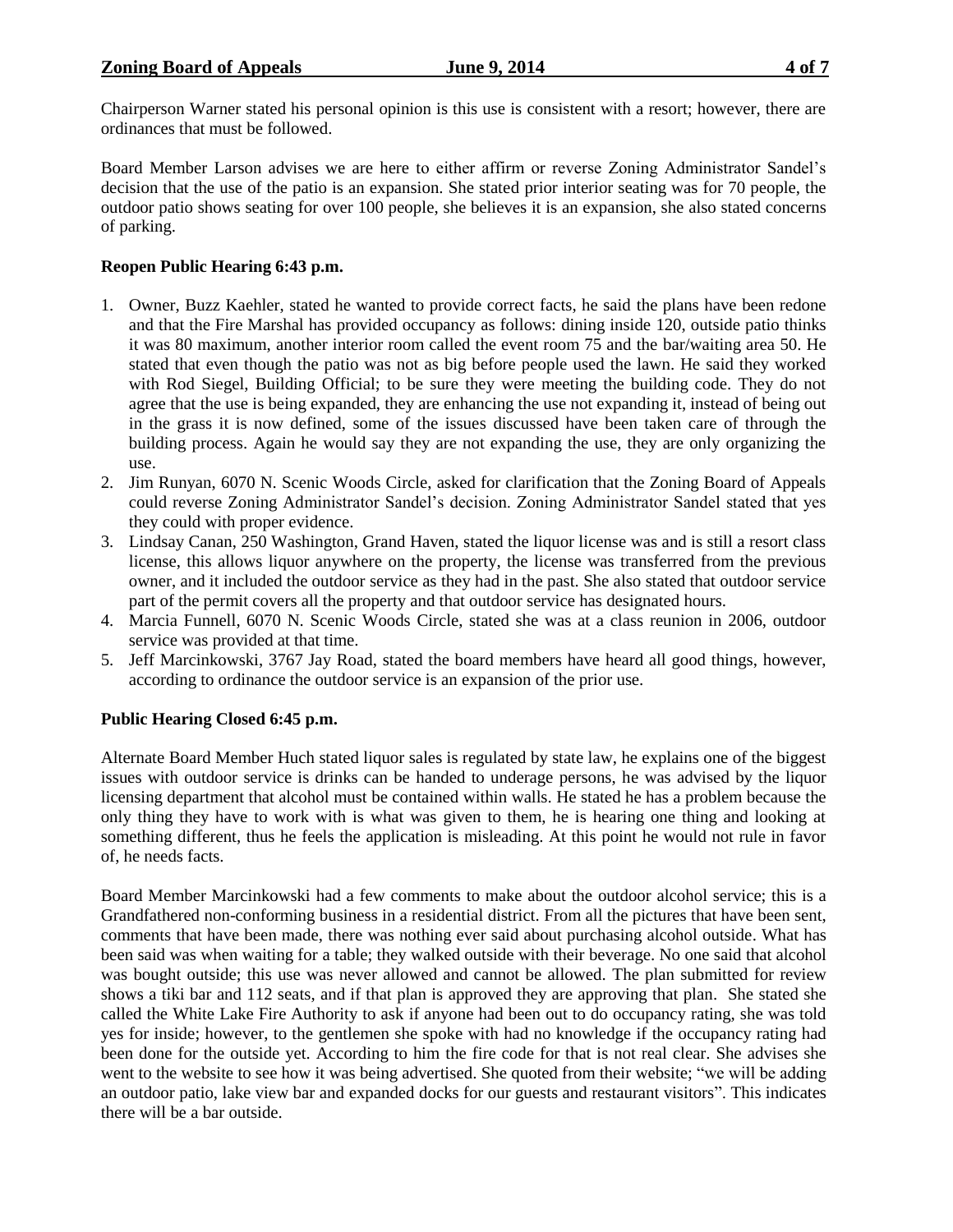Owner Buzz Kaehler stated from the audience that the Lakeview Bar is inside with full windows for view of the lake.

Board Member Marcinkowski stated that is not what it looks like from the plans. She also indicated that one of the recognized goals of our township zoning and zoning throughout the state of Michigan is for the gradual but eventual elimination of Grandfathered Non-conforming uses.

Chairperson Warner stated that what Board Member Marcinkowski stated is very true and that is what the township zoning ordinance requires. The question today is if this use is consistent with what was always there or if it is being expanded, according to Zoning Administrator Sandel it is an expansion. Not much evidence has been provided to the contrary, in the pictures but you can't really tell what is going on in them, you can see people sitting at tables, however, you cannot tell if they have drinks. He believes Zoning Administrator Sandel was troubled by the same lack of evidence, thence his decision. As much as he thinks the use is a probably a good use we still have our zoning to conform with. What we are here to do is either affirm or reverse Zoning Administrator Sandel's decision. He stated we need to stay on track with that, the other information maybe good background but we need to stay with the point at hand.

Board Member Lernowich stated he can see the other Board Members points, however, he asks what it would take to streamline this and find middle ground; so things can move forward, maybe stall but keep the program going so it could happen, he feels this is a good thing for the interim, this enhances his township.

Zoning Administrator Sandel stated there are two ways you could go about that, one is ask them to resubmit a realistic plan to show what they are proposing seeing it's not the same as on the plan we have, or you could determine by the testimony of the people here what the use is and what you think the capacity would be to keep the same capacity they had in the past without exceeding it.

Board Member Lernowich asks if it would be logical for Zoning Administrator Sandel to sit down with the proper people, maybe some Planners to discuss this.

Zoning Administrator Sandel stated he has already done that, however, he has an opinion from the township attorney based on the plan and he cannot overrule the attorney.

Alternate Board Member Huch stated he surely believes we could find neutral ground, he understands they have a liquor license, however believes we need to know exactly what it allows then they can work from there. He believes it would be nice to sit out there. He asked about the Fire Marshal's report. He is not here to shoot anything down.

Board Member Larson asked it would be reasonable to request a Zoning Application for a Variance?

Zoning Administrator Sandel explained you cannot approve a variance for a non-conforming use, however, you can determine what the use was and it cannot be expanded. The building cannot be expanded. He stated the board members can reverse his decision and find that the use was say so many tables.

Board Member Marcinkowski asked how long it would take to create a resort district zoning.

Zoning Administrator said it could take as long as three years, first the Master Plan needs to be amended and then the district needs to be created, public hearings held.

# **Open Public Hearing 7:09 p.m.**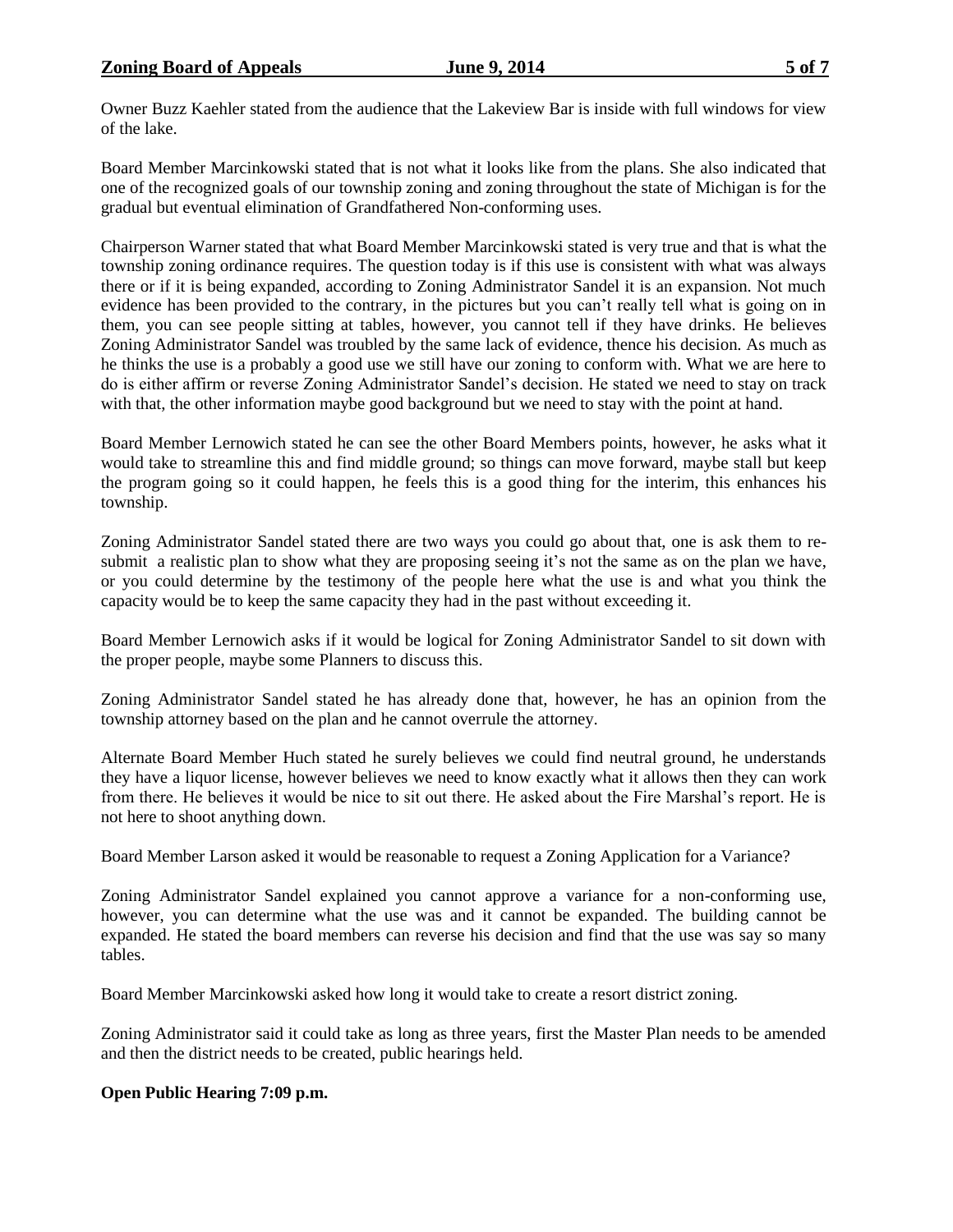- **1.** Brad VanBergen, Winberg Construction, 6686 Water Street, Montague, stated the Fire Marshal was there on May 1 and the occupancy was rated as follows: Bar area 37, main dining 117, outside 94 and the lounge 12. He did speak with the Liquor Control, he does not have it in writing but they only said the area needed to be defined, that is why they did the knee wall. He talked about what was permitted on the Building Permit; it did not include the tiki bar. He stated again this is not an expansion it is an enhancement, it is nothing more than reorganizing. In his opinion some of the stuff discussed has already been worked out through the building process. If this is tabled he can be sure they get the information they want or that is needed.
- **2.** Jim Runyan, 6070 N. Scenic Woods Circle, asks for clarification that the board could reverse the Zoning Administrators decision and then determine how many tables can be there. Zoning Administrator Sandel answers yes that is correct.
- **3.** Lindsay Canan, stated that when the Groessl's owned it they had a resort class liquor license which allows liquor anywhere on the property, this license also included an outdoor service permit, this license was transferred and is the same license they had in the past.
- **4.** Marcia Funnell, 6070 N. Scenic Woods Circle, stated she attended a class reunion there in 2006 and the waitress came outside and took drink orders at that time.
- **5.** Jeff Marcinkowski, 3767 Jay Road, stated the board has heard all the good things, please keep in mind this is still an expansion of the use and according to the ordinance anytime they want to do something they will need to come back to the township for review.
- **6.** Terry O Connell, 5450 South Shore Drive, asks if they want to pave the parking lot would they have to get approval because they are non-conforming. The answer is not if it is the same size and in the same location, otherwise yes and again that would be an expansion.
- **7.** Buzz Kaehler, appreciates the support, does not want to come before the Board of Zoning Appeals every time they want to do something, he is open to the concept for the next time it can be put on the table to get the property rezoned, he knows he will not be allowed to do whatever he wants, however, he would like to be able to allow for outdoor dining/bar.
- **8.** Bill Brookstra, 3355 Scenic Drive, challenges the board to do tonight whatever they have to do so this new owner can make some money.

# **Public Hearing Closed 7:29 p.m.**

Consensus of the board members is they cannot design a plan; they must make a decision on what was provided to them.

> Motion by Penny Larson, second from Judy Marcinkowski, *ADOPTED*, that the Zoning Board of Appeals finds from the evidence presented that the establishment of an outdoor eating with outdoor service and outdoor alcohol sales is an expansion of the use of the property and structures from what was in place at the time the use became nonconforming. Michigan law does not allow for an expansion of pre-existing nonconforming use nor does it allow for change of one nonconforming use to another nonconforming use, therefore the decision of the Fruitland Township Zoning Administrator, Donald Sandel, is affirmed.

> *Roll Call Vote: Huch-AYE, Lernowich-NAY, Larson-AYE, Marcinkowski-AYE, Warner-AYE.*

*ADJOURNMENT* Motion by Penny Larson, second from Brian Lernowich, *ADOPTED* to adjourn the June 9, 2014 Zoning Board of Appeals meeting at 7:44 p.m. *5 AYES*